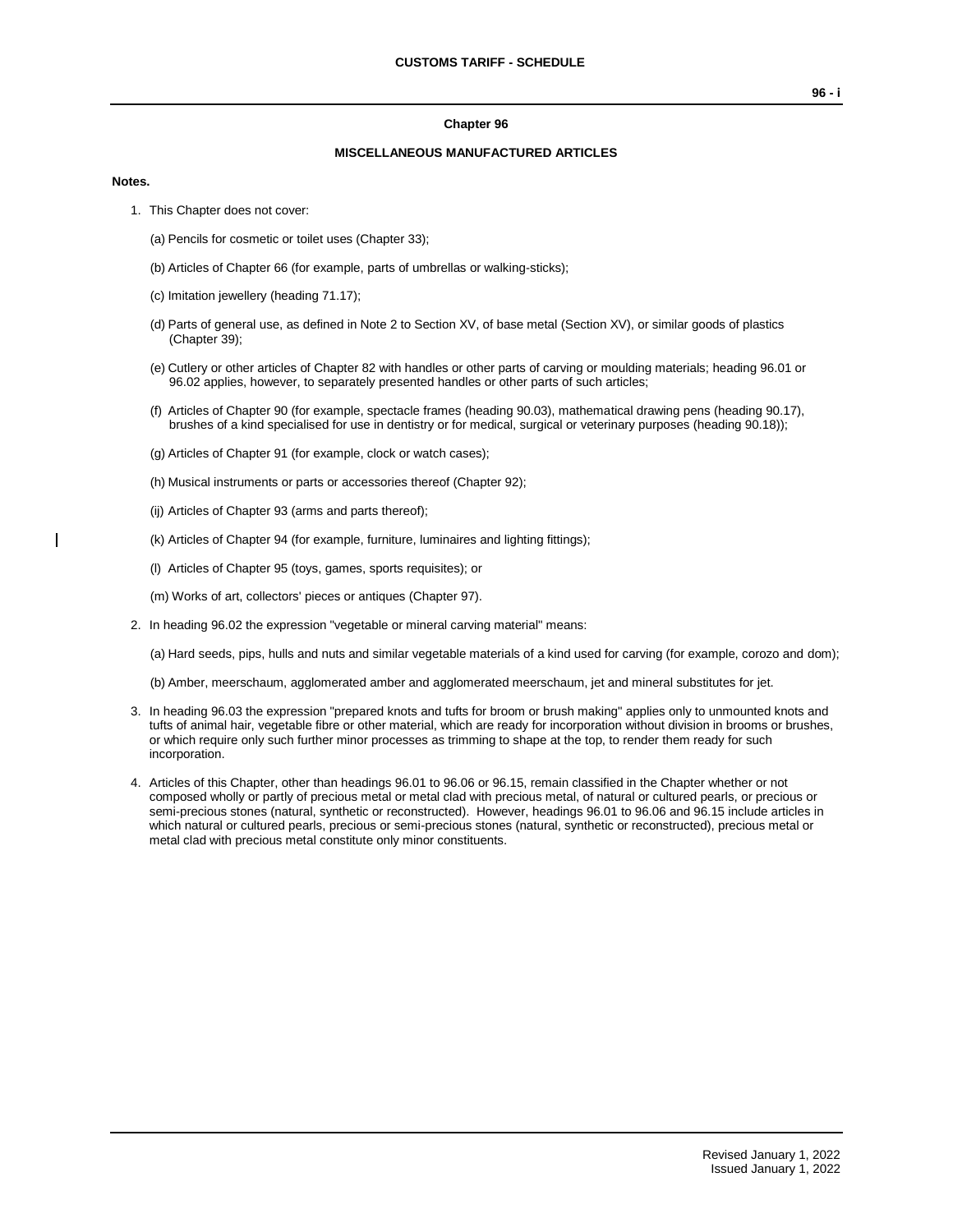## **CUSTOMS TARIFF - SCHEDULE**

| <b>Tariff</b><br>Item      | <b>SS</b> | <b>Description of Goods</b>                                                                                                                                                                                                                                                                                                                                                       | Unit of<br>Meas. | <b>MFN</b><br>Tariff | <b>Applicable</b><br><b>Preferential Tariffs</b>                                                                                  |
|----------------------------|-----------|-----------------------------------------------------------------------------------------------------------------------------------------------------------------------------------------------------------------------------------------------------------------------------------------------------------------------------------------------------------------------------------|------------------|----------------------|-----------------------------------------------------------------------------------------------------------------------------------|
| 96.01                      |           | Worked ivory, bone, tortoise-shell, horn, antlers, coral, mother-of-pearl<br>and other animal carving material, and articles of these materials<br>(including articles obtained by moulding).                                                                                                                                                                                     |                  |                      |                                                                                                                                   |
|                            |           | 9601.10.00 00 -Worked ivory and articles of ivory                                                                                                                                                                                                                                                                                                                                 |                  | Free                 | CCCT, LDCT, GPT, UST,<br>MXT, CIAT, CT, CRT, IT,<br>NT, SLT, PT, COLT, JT,<br>PAT, HNT, KRT, CEUT,<br>UAT, CPTPT, UKT: Free       |
| 9601.90.00 00 -Other       |           |                                                                                                                                                                                                                                                                                                                                                                                   |                  | 6.5%                 | CCCT, LDCT, UST,<br>MXT, CIAT, CT, CRT, IT,<br>NT, SLT, PT, COLT, JT,<br>PAT, HNT, KRT, CEUT,<br>UAT, CPTPT, UKT: Free<br>GPT: 3% |
| 9602.00                    |           | Worked vegetable or mineral carving material and articles of these<br>materials; moulded or carved articles of wax, of stearin, of natural gums<br>or natural resins or of modelling pastes, and other moulded or carved<br>articles, not elsewhere specified or included; worked, unhardened<br>gelatin (except gelatin of heading 35.03) and articles of unhardened<br>gelatin. |                  |                      |                                                                                                                                   |
| 9602.00.10                 |           | - - - Artificial honeycombs;<br>Gelatin capsules for pharmaceutical products;<br>Worked amber for use in the manufacture of jewellery                                                                                                                                                                                                                                             |                  | Free                 | CCCT, LDCT, GPT, UST,<br>MXT, CIAT, CT, CRT, IT,<br>NT, SLT, PT, COLT, JT,<br>PAT, HNT, KRT, CEUT,<br>UAT, CPTPT, UKT: Free       |
|                            |           |                                                                                                                                                                                                                                                                                                                                                                                   | MIL              |                      |                                                                                                                                   |
| 9602.00.90 00 - - - Other  |           |                                                                                                                                                                                                                                                                                                                                                                                   |                  | 6.5%                 | CCCT, LDCT, UST,<br>MXT, CIAT, CT, CRT, IT,<br>NT, SLT, PT, COLT, JT,<br>PAT, HNT, KRT, CEUT,<br>UAT, CPTPT, UKT: Free<br>GPT: 3% |
| 96.03                      |           | Brooms, brushes (including brushes constituting parts of machines,<br>appliances or vehicles), hand-operated mechanical floor sweepers, not<br>motorized, mops and feather dusters; prepared knots and tufts for<br>broom or brush making; paint pads and rollers; squeegees (other than<br>roller squeegees).                                                                    |                  |                      |                                                                                                                                   |
| 9603.10                    |           | -Brooms and brushes, consisting of twigs or other vegetable materials<br>bound together, with or without handles                                                                                                                                                                                                                                                                  |                  |                      |                                                                                                                                   |
| 9603.10.10 00 - - - Brooms |           |                                                                                                                                                                                                                                                                                                                                                                                   | DZN              | 11%                  | CCCT, LDCT, UST,<br>MXT, CIAT, CT, CRT, IT,<br>NT, SLT, PT, COLT, JT,<br>PAT, HNT, KRT, CEUT,<br>UAT, CPTPT, UKT: Free<br>GPT: 8% |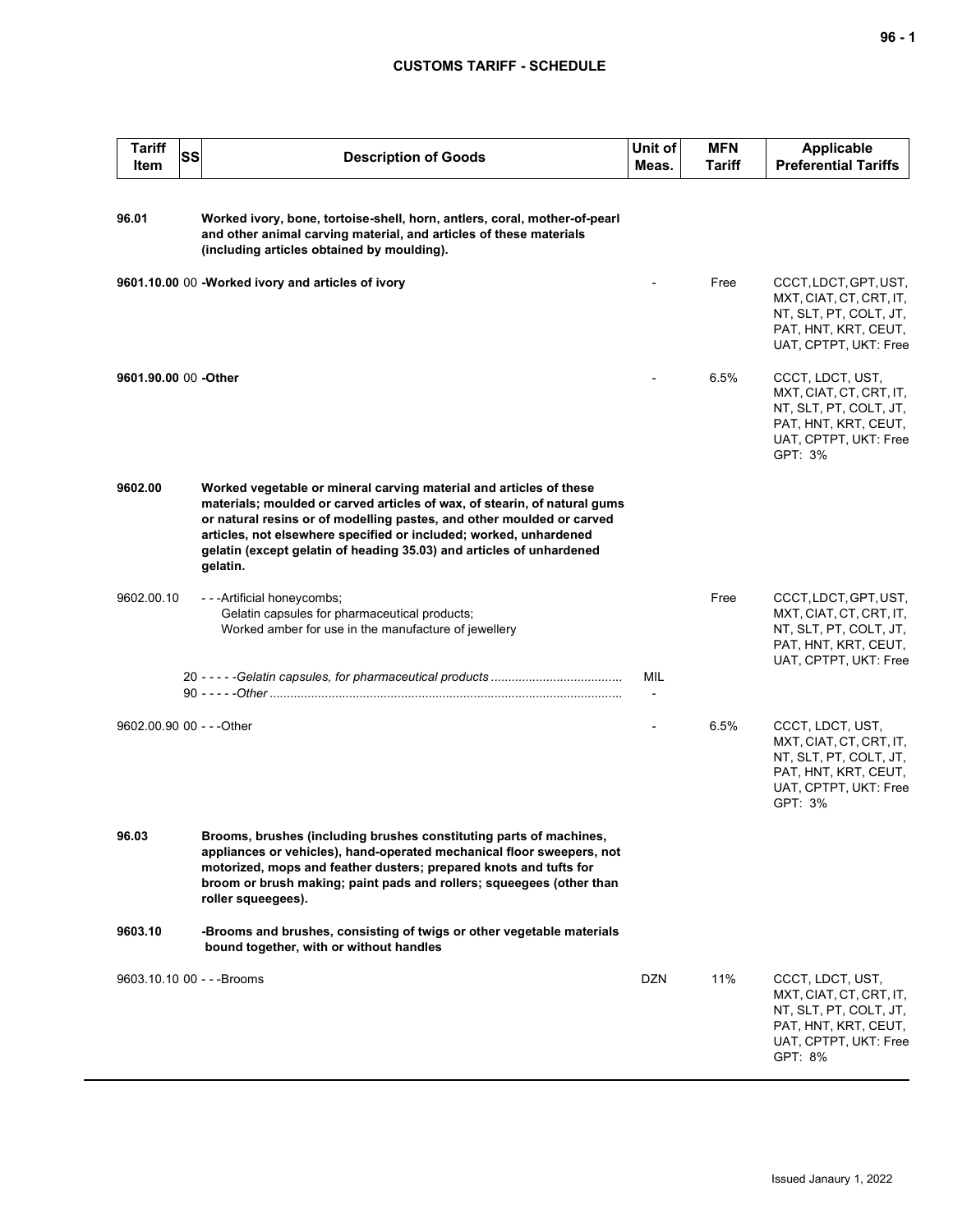| <b>Tariff</b><br><b>SS</b><br>ltem | <b>Description of Goods</b>                                                                                                                                                                 | Unit of<br>Meas. | <b>MFN</b><br><b>Tariff</b> | Applicable<br><b>Preferential Tariffs</b>                                                                                         |
|------------------------------------|---------------------------------------------------------------------------------------------------------------------------------------------------------------------------------------------|------------------|-----------------------------|-----------------------------------------------------------------------------------------------------------------------------------|
| 9603.10.20 00 - - - Brushes        |                                                                                                                                                                                             | <b>DZN</b>       | 7%                          | CCCT, LDCT, UST,<br>MXT, CIAT, CT, CRT, IT,<br>NT, SLT, PT, COLT, JT,<br>PAT, HNT, KRT, CEUT,<br>UAT, CPTPT, UKT: Free<br>GPT: 5% |
|                                    | -Tooth brushes, shaving brushes, hair brushes, nail brushes, eyelash<br>brushes and other toilet brushes for use on the person, including such<br>brushes constituting parts of appliances: |                  |                             |                                                                                                                                   |
|                                    | 9603.21.00 00 - - Tooth brushes, including dental-plate brushes                                                                                                                             | <b>DZN</b>       | 7%                          | CCCT, LDCT, UST,<br>MXT, CIAT, CT, CRT, IT,<br>NT, SLT, PT, COLT, JT,<br>PAT, HNT, KRT, CEUT,<br>UAT, CPTPT, UKT: Free<br>GPT: 5% |
| 9603.29.00 00 - - Other            |                                                                                                                                                                                             | <b>DZN</b>       | 7%                          | CCCT, LDCT, UST,<br>MXT, CIAT, CT, CRT, IT,<br>NT, SLT, PT, COLT, JT,<br>PAT, HNT, KRT, CEUT,<br>UAT, CPTPT, UKT: Free<br>GPT: 5% |
| 9603.30                            | -Artists' brushes, writing brushes and similar brushes for the<br>application of cosmetics                                                                                                  |                  |                             |                                                                                                                                   |
|                                    | 9603.30.10 00 - - - Artists' brushes                                                                                                                                                        | <b>DZN</b>       | 7%                          | CCCT, LDCT, GPT, UST,<br>MXT, CIAT, CT, CRT, IT,<br>NT, SLT, PT, COLT, JT,<br>PAT, HNT, KRT, CEUT,<br>UAT, CPTPT, UKT: Free       |
| 9603.30.90 00 - - - Other          |                                                                                                                                                                                             | <b>DZN</b>       | Free                        | CCCT, LDCT, GPT, UST,<br>MXT, CIAT, CT, CRT, IT,<br>NT, SLT, PT, COLT, JT,<br>PAT, HNT, KRT, CEUT,<br>UAT, CPTPT, UKT: Free       |
| 9603.40                            | -Paint, distemper, varnish or similar brushes (other than brushes of<br>subheading 9603.30); paint pads and rollers                                                                         |                  |                             |                                                                                                                                   |
|                                    | 9603.40.10 00 - - - Rollers of textile materials                                                                                                                                            | DZN              | 15.5%                       | CCCT, LDCT, GPT, UST,<br>MXT, CIAT, CT, CRT, IT,<br>NT, SLT, PT, COLT, JT,<br>PAT, HNT, KRT, CEUT,<br>UAT, CPTPT, UKT: Free       |
| 9603.40.90                         | $- -$ Other                                                                                                                                                                                 |                  | 7%                          | CCCT, LDCT, UST,<br>MXT, CIAT, CT, CRT, IT,<br>NT, SLT, PT, COLT, JT,<br>PAT, HNT, KRT, CEUT,<br>UAT, CPTPT, UKT: Free<br>GPT: 5% |
|                                    |                                                                                                                                                                                             | <b>DZN</b>       |                             |                                                                                                                                   |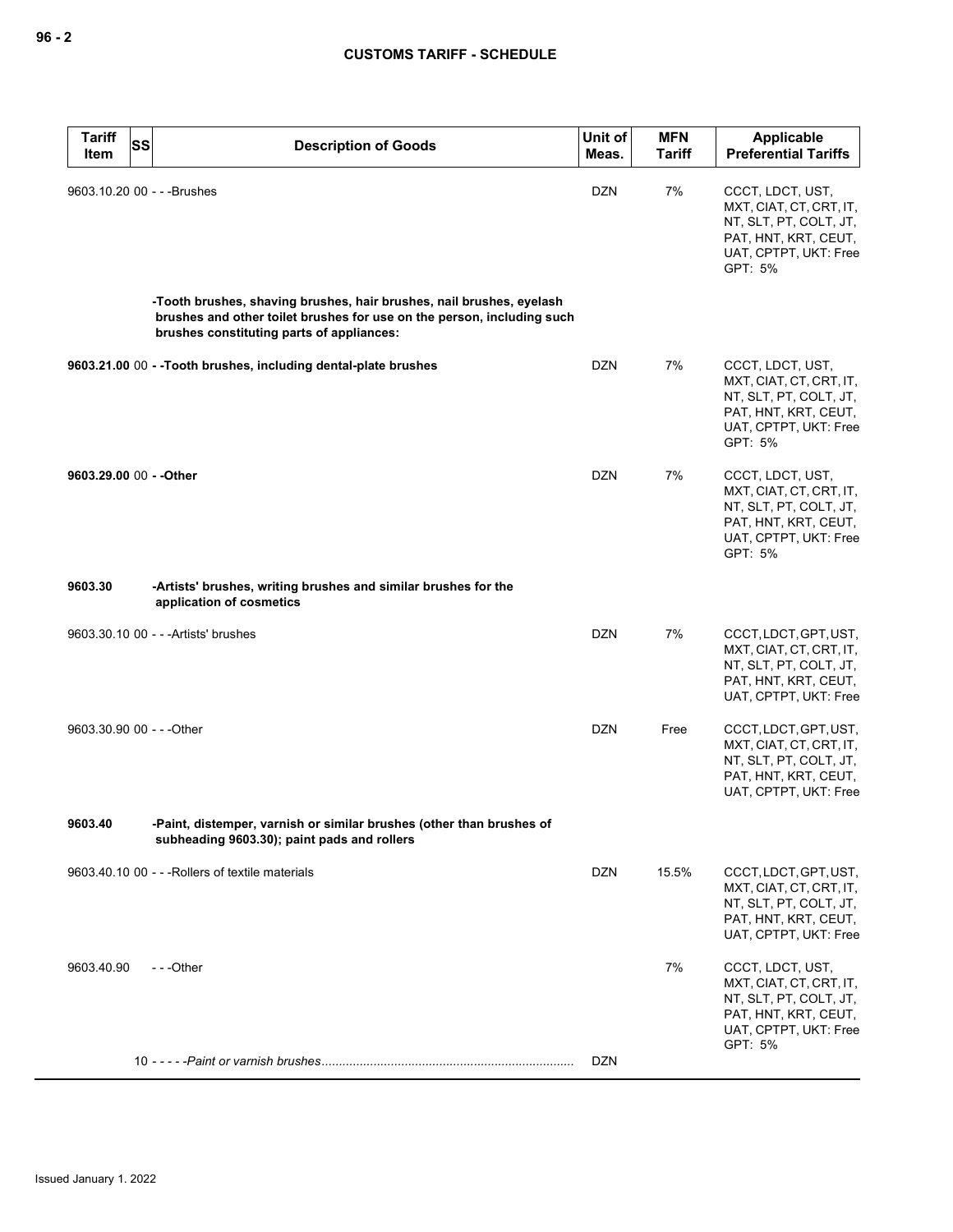| - - |  | -<br>۰. |
|-----|--|---------|
|-----|--|---------|

| <b>Tariff</b><br>Item      | <b>SS</b><br><b>Description of Goods</b>                                                                                     | Unit of<br>Meas.         | <b>MFN</b><br><b>Tariff</b> | <b>Applicable</b><br><b>Preferential Tariffs</b>                                                                                   |
|----------------------------|------------------------------------------------------------------------------------------------------------------------------|--------------------------|-----------------------------|------------------------------------------------------------------------------------------------------------------------------------|
|                            |                                                                                                                              | <b>DZN</b><br><b>DZN</b> |                             |                                                                                                                                    |
| 9603.90                    | 9603.50.00 00 -Other brushes constituting parts of machines, appliances or vehicles<br>-Other                                | $\overline{\phantom{a}}$ | Free                        | CCCT, LDCT, GPT, UST,<br>MXT, CIAT, CT, CRT, IT,<br>NT, SLT, PT, COLT, JT,<br>PAT, HNT, KRT, CEUT,<br>UAT, CPTPT, UKT: Free        |
|                            |                                                                                                                              |                          |                             |                                                                                                                                    |
| 9603.90.10 00 - - - Brooms |                                                                                                                              | <b>DZN</b>               | 11%                         | CCCT, LDCT, UST,<br>MXT, CIAT, CT, CRT, IT,<br>NT, SLT, PT, COLT, JT,<br>PAT, HNT, KRT, CEUT,<br>UAT, CPTPT, UKT: Free<br>GPT: 10% |
|                            | 9603.90.20 00 - - - Hand-operated mechanical floor sweepers, not motorized                                                   | <b>NMB</b>               | 8%                          | CCCT, LDCT, GPT, UST,<br>MXT, CIAT, CT, CRT, IT,<br>NT, SLT, PT, COLT, JT,<br>PAT, HNT, KRT, CEUT,<br>UAT, CPTPT, UKT: Free        |
|                            | 9603.90.30 00 - - - Mops of textile materials                                                                                | DZN                      | 15.5%                       | CCCT, LDCT, UST,<br>MXT, CIAT, CT, CRT, IT,<br>NT, SLT, PT, COLT, JT,<br>PAT, HNT, KRT, CEUT,<br>UAT, CPTPT, UKT: Free<br>GPT: 10% |
| 9603.90.90 00 - - - Other  |                                                                                                                              | <b>NMB</b>               | 6.5%                        | CCCT, LDCT, UST,<br>MXT, CIAT, CT, CRT, IT,<br>NT, SLT, PT, COLT, JT,<br>PAT, HNT, KRT, CEUT,<br>UAT, CPTPT, UKT: Free<br>GPT: 3%  |
|                            | 9604.00.00 00 Hand sieves and hand riddles.                                                                                  | <b>NMB</b>               | 6.5%                        | CCCT, LDCT, UST,<br>MXT, CIAT, CT, CRT, IT,<br>NT, SLT, PT, COLT, JT,<br>PAT, HNT, KRT, CEUT,<br>UAT, CPTPT, UKT: Free<br>GPT: 5%  |
|                            | 9605.00.00 00 Travel sets for personal toilet, sewing or shoe or clothes cleaning.                                           |                          | 6.5%                        | CCCT, LDCT, UST,<br>MXT, CIAT, CT, CRT, IT,<br>NT, SLT, PT, COLT, JT,<br>PAT, HNT, KRT, CEUT,<br>UAT, CPTPT, UKT: Free<br>GPT: 5%  |
| 96.06                      | Buttons, press-fasteners, snap-fasteners and press-studs, button<br>moulds and other parts of these articles; button blanks. |                          |                             |                                                                                                                                    |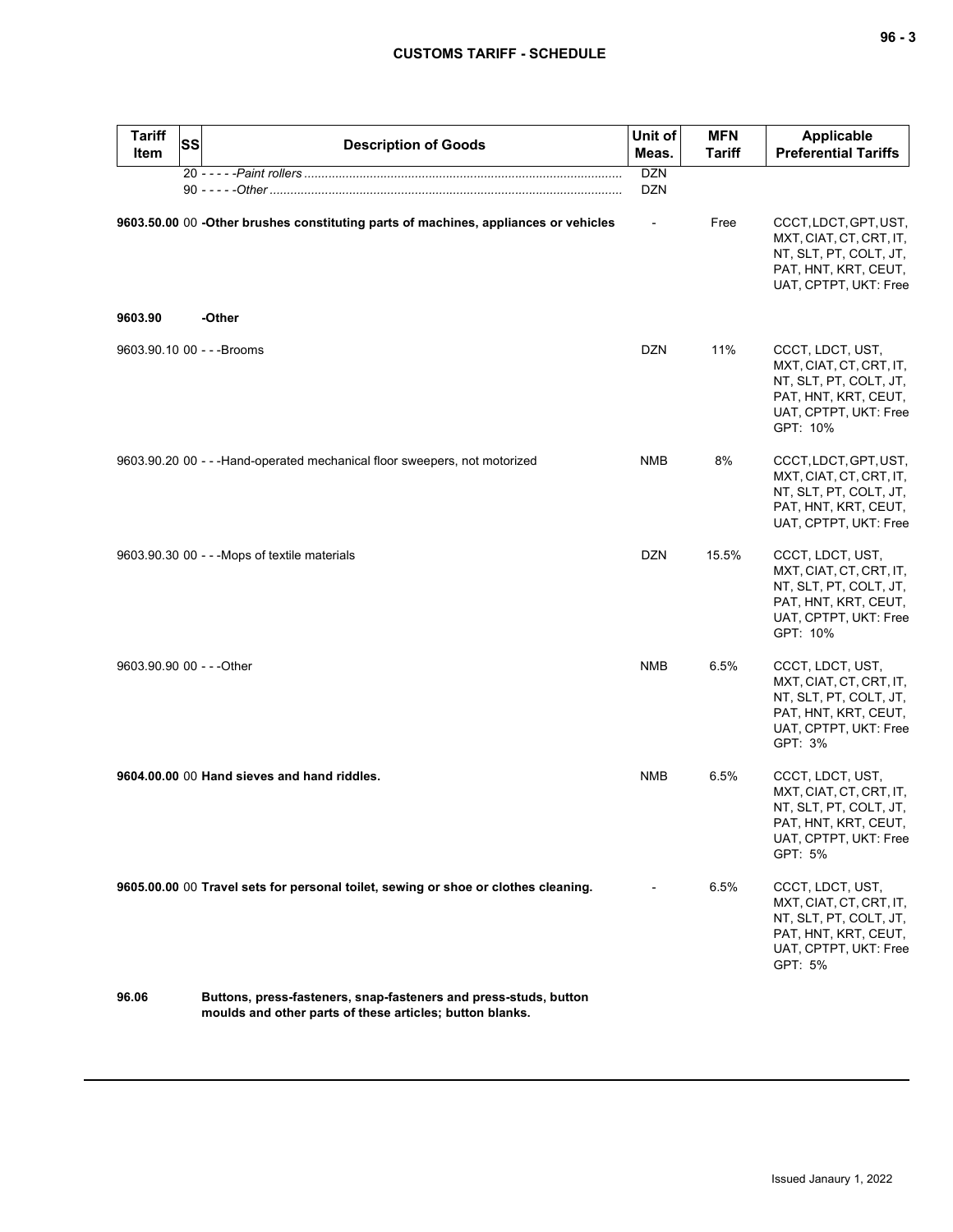| <b>Tariff</b><br>SS<br>Item | <b>Description of Goods</b>                                                       | Unit of<br>Meas. | <b>MFN</b><br><b>Tariff</b> | <b>Applicable</b><br><b>Preferential Tariffs</b>                                                                                  |
|-----------------------------|-----------------------------------------------------------------------------------|------------------|-----------------------------|-----------------------------------------------------------------------------------------------------------------------------------|
|                             | 9606.10.00 00 -Press-fasteners, snap-fasteners and press-studs and parts therefor |                  | Free                        | CCCT, LDCT, GPT, UST,<br>MXT, CIAT, CT, CRT, IT,<br>NT, SLT, PT, COLT, JT,<br>PAT, HNT, KRT, CEUT,<br>UAT, CPTPT, UKT: Free       |
|                             | -Buttons:                                                                         |                  |                             |                                                                                                                                   |
|                             | 9606.21.00 00 - - Of plastics, not covered with textile material                  | <b>GRO</b>       | Free                        | CCCT, LDCT, GPT, UST,<br>MXT, CIAT, CT, CRT, IT,<br>NT, SLT, PT, COLT, JT,<br>PAT, HNT, KRT, CEUT,<br>UAT, CPTPT, UKT: Free       |
|                             | 9606.22.00 00 - - Of base metal, not covered with textile material                | <b>GRO</b>       | Free                        | CCCT, LDCT, GPT, UST,<br>MXT, CIAT, CT, CRT, IT,<br>NT, SLT, PT, COLT, JT,<br>PAT, HNT, KRT, CEUT,<br>UAT, CPTPT, UKT: Free       |
| 9606.29.00 00 - - Other     |                                                                                   | <b>GRO</b>       | Free                        | CCCT, LDCT, GPT, UST,<br>MXT, CIAT, CT, CRT, IT,<br>NT, SLT, PT, COLT, JT,<br>PAT, HNT, KRT, CEUT,<br>UAT, CPTPT, UKT: Free       |
|                             | 9606.30.00 00 -Button moulds and other parts of buttons; button blanks            |                  | Free                        | CCCT, LDCT, GPT, UST,<br>MXT, CIAT, CT, CRT, IT,<br>NT, SLT, PT, COLT, JT,<br>PAT, HNT, KRT, CEUT,<br>UAT, CPTPT, UKT: Free       |
| 96.07                       | Slide fasteners and parts thereof.                                                |                  |                             |                                                                                                                                   |
|                             | -Slide fasteners:                                                                 |                  |                             |                                                                                                                                   |
| 9607.11                     | --Fitted with chain scoops of base metal                                          |                  |                             |                                                                                                                                   |
|                             | 9607.11.10 00 - - - Air-tight and watertight                                      |                  | Free                        | CCCT, LDCT, GPT, UST,<br>MXT, CIAT, CT, CRT, IT,<br>NT, SLT, PT, COLT, JT,<br>PAT, HNT, KRT, CEUT,<br>UAT, CPTPT, UKT: Free       |
| 9607.11.90 00 - - - Other   |                                                                                   |                  | 10%                         | CCCT, LDCT, UST,<br>MXT, CIAT, CT, CRT, IT,<br>NT, SLT, PT, COLT, JT,<br>PAT, HNT, KRT, CEUT,<br>UAT, CPTPT, UKT: Free<br>GPT: 7% |
| 9607.19.00 00 - - Other     |                                                                                   |                  | 11%                         | CCCT, LDCT, UST,<br>MXT, CIAT, CT, CRT, IT,<br>NT, SLT, PT, COLT, JT,<br>PAT, HNT, KRT, CEUT,<br>UAT, CPTPT, UKT: Free<br>GPT: 7% |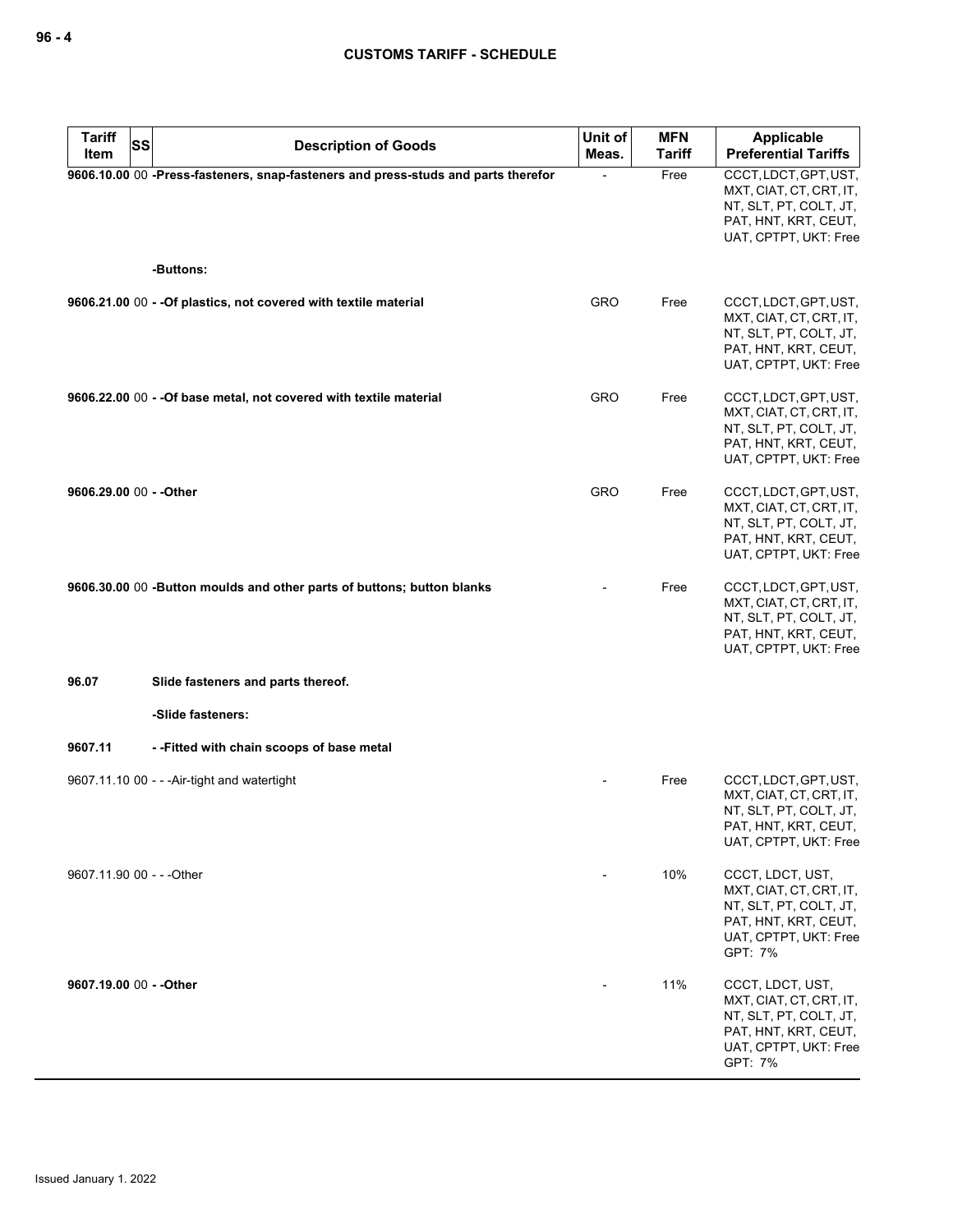| <b>Tariff</b><br>Item     | <b>SS</b> | <b>Description of Goods</b>                                                                                                                                                                                                                                                                                                          | Unit of<br>Meas. | <b>MFN</b><br><b>Tariff</b> | <b>Applicable</b><br><b>Preferential Tariffs</b>                                                                                  |
|---------------------------|-----------|--------------------------------------------------------------------------------------------------------------------------------------------------------------------------------------------------------------------------------------------------------------------------------------------------------------------------------------|------------------|-----------------------------|-----------------------------------------------------------------------------------------------------------------------------------|
| 9607.20                   |           | -Parts                                                                                                                                                                                                                                                                                                                               |                  |                             |                                                                                                                                   |
|                           |           | 9607.20.10 00 - - - Of textile materials                                                                                                                                                                                                                                                                                             |                  | 11.5%                       | CCCT, LDCT, UST,<br>MXT, CIAT, CT, CRT, IT,<br>NT, SLT, PT, COLT, JT,<br>PAT, HNT, KRT, CEUT,<br>UAT, CPTPT, UKT: Free            |
| 9607.20.90 00 - - - Other |           |                                                                                                                                                                                                                                                                                                                                      |                  | Free                        | CCCT, LDCT, GPT, UST,<br>MXT, CIAT, CT, CRT, IT,<br>NT, SLT, PT, COLT, JT,<br>PAT, HNT, KRT, CEUT,<br>UAT, CPTPT, UKT: Free       |
| 96.08                     |           | Ball point pens; felt tipped and other porous-tipped pens and markers;<br>fountain pens, stylograph pens and other pens; duplicating stylos;<br>propelling or sliding pencils; pen-holders, pencil-holders and similar<br>holders; parts (including caps and clips) of the foregoing articles, other<br>than those of heading 96.09. |                  |                             |                                                                                                                                   |
|                           |           | 9608.10.00 00 - Ball point pens                                                                                                                                                                                                                                                                                                      | <b>DZN</b>       | 7%                          | CCCT, LDCT, UST,<br>MXT, CIAT, CT, CRT, IT,<br>NT, SLT, PT, COLT, JT,<br>PAT, HNT, KRT, CEUT,<br>UAT, CPTPT, UKT: Free<br>GPT: 5% |
| 9608.20.00                |           | -Felt tipped and other porous-tipped pens and markers                                                                                                                                                                                                                                                                                | <b>DZN</b>       | 7%                          | CCCT, LDCT, UST,<br>MXT, CIAT, CT, CRT, IT,<br>NT, SLT, PT, COLT, JT,<br>PAT, HNT, KRT, CEUT,<br>UAT, CPTPT, UKT: Free<br>GPT: 5% |
|                           |           |                                                                                                                                                                                                                                                                                                                                      | <b>DZN</b>       |                             |                                                                                                                                   |
| 9608.30                   |           | -Fountain pens, stylograph pens and other pens                                                                                                                                                                                                                                                                                       |                  |                             |                                                                                                                                   |
|                           |           | 9608.30.10 00 - - - Indian ink drawing pens                                                                                                                                                                                                                                                                                          | <b>DZN</b>       | 7%                          | CCCT, LDCT, UST,<br>MXT, CIAT, CT, CRT, IT,<br>NT, SLT, PT, COLT, JT,<br>PAT, HNT, KRT, CEUT,<br>UAT, CPTPT, UKT: Free<br>GPT: 3% |
| 9608.30.90 00 - - - Other |           |                                                                                                                                                                                                                                                                                                                                      | <b>DZN</b>       | 7%                          | CCCT, LDCT, UST,<br>MXT, CIAT, CT, CRT, IT,<br>NT, SLT, PT, COLT, JT,<br>PAT, HNT, KRT, CEUT,<br>UAT, CPTPT, UKT: Free<br>GPT: 5% |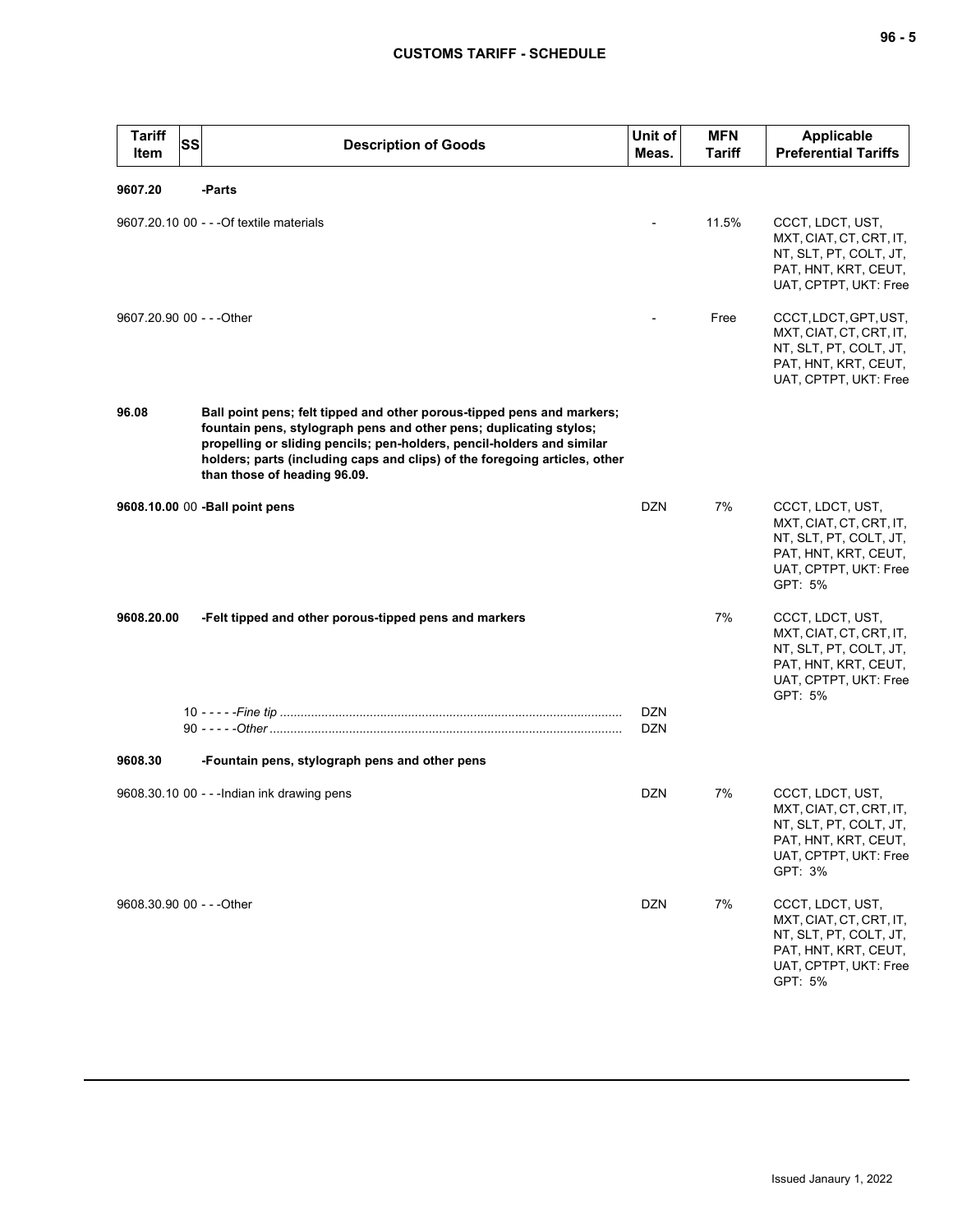| <b>Tariff</b><br><b>SS</b> | <b>Description of Goods</b>                                                                                | Unit of    | <b>MFN</b>    | <b>Applicable</b>                                                                                                                 |
|----------------------------|------------------------------------------------------------------------------------------------------------|------------|---------------|-----------------------------------------------------------------------------------------------------------------------------------|
| Item                       |                                                                                                            | Meas.      | <b>Tariff</b> | <b>Preferential Tariffs</b>                                                                                                       |
|                            | 9608.40.00 00 -Propelling or sliding pencils                                                               | <b>DZN</b> | 7%            | CCCT, LDCT, UST,<br>MXT, CIAT, CT, CRT, IT,<br>NT, SLT, PT, COLT, JT,<br>PAT, HNT, KRT, CEUT,<br>UAT, CPTPT, UKT: Free<br>GPT: 5% |
|                            | 9608.50.00 00 -Sets of articles from two or more of the foregoing subheadings                              | <b>NMB</b> | 7%            | CCCT, LDCT, UST,<br>MXT, CIAT, CT, CRT, IT,<br>NT, SLT, PT, COLT, JT,<br>PAT, HNT, KRT, CEUT,<br>UAT, CPTPT, UKT: Free<br>GPT: 5% |
| 9608.60                    | -Refills for ball point pens, comprising the ball point and ink-reservoir                                  |            |               |                                                                                                                                   |
|                            | 9608.60.10 00 - - - For use in the manufacture of ball point pens                                          | MIL        | Free          | CCCT, LDCT, GPT, UST,<br>MXT, CIAT, CT, CRT, IT,<br>NT, SLT, PT, COLT, JT,<br>PAT, HNT, KRT, CEUT,<br>UAT, CPTPT, UKT: Free       |
| 9608.60.90 00 - - - Other  |                                                                                                            | MIL        | 7%            | CCCT, LDCT, UST,<br>MXT, CIAT, CT, CRT, IT,<br>NT, SLT, PT, COLT, JT,<br>PAT, HNT, KRT, CEUT,<br>UAT, CPTPT, UKT: Free<br>GPT: 3% |
|                            | -Other:                                                                                                    |            |               |                                                                                                                                   |
| 9608.91                    | --Pen nibs and nib points                                                                                  |            |               |                                                                                                                                   |
|                            | 9608.91.10 00 ---Nibs of wool felt or plastics for use in the manufacture of porous tip pens or<br>markers |            | Free          | CCCT, LDCT, GPT, UST,<br>MXT, CIAT, CT, CRT, IT,<br>NT, SLT, PT, COLT, JT,<br>PAT, HNT, KRT, CEUT,<br>UAT, CPTPT, UKT: Free       |
| 9608.91.90 00 - - - Other  |                                                                                                            |            | 5%            | CCCT, LDCT, GPT, UST,<br>MXT, CIAT, CT, CRT, IT,<br>NT, SLT, PT, COLT, JT,<br>PAT, HNT, KRT, CEUT,<br>UAT, CPTPT, UKT: Free       |
| 9608.99                    | - -Other                                                                                                   |            |               |                                                                                                                                   |
|                            | 9608.99.10 00 - - -Parts other than refills, for use in the manufacture of ball point pens                 |            | Free          | CCCT, LDCT, GPT, UST,<br>MXT, CIAT, CT, CRT, IT,<br>NT, SLT, PT, COLT, JT,<br>PAT, HNT, KRT, CEUT,<br>UAT, CPTPT, UKT: Free       |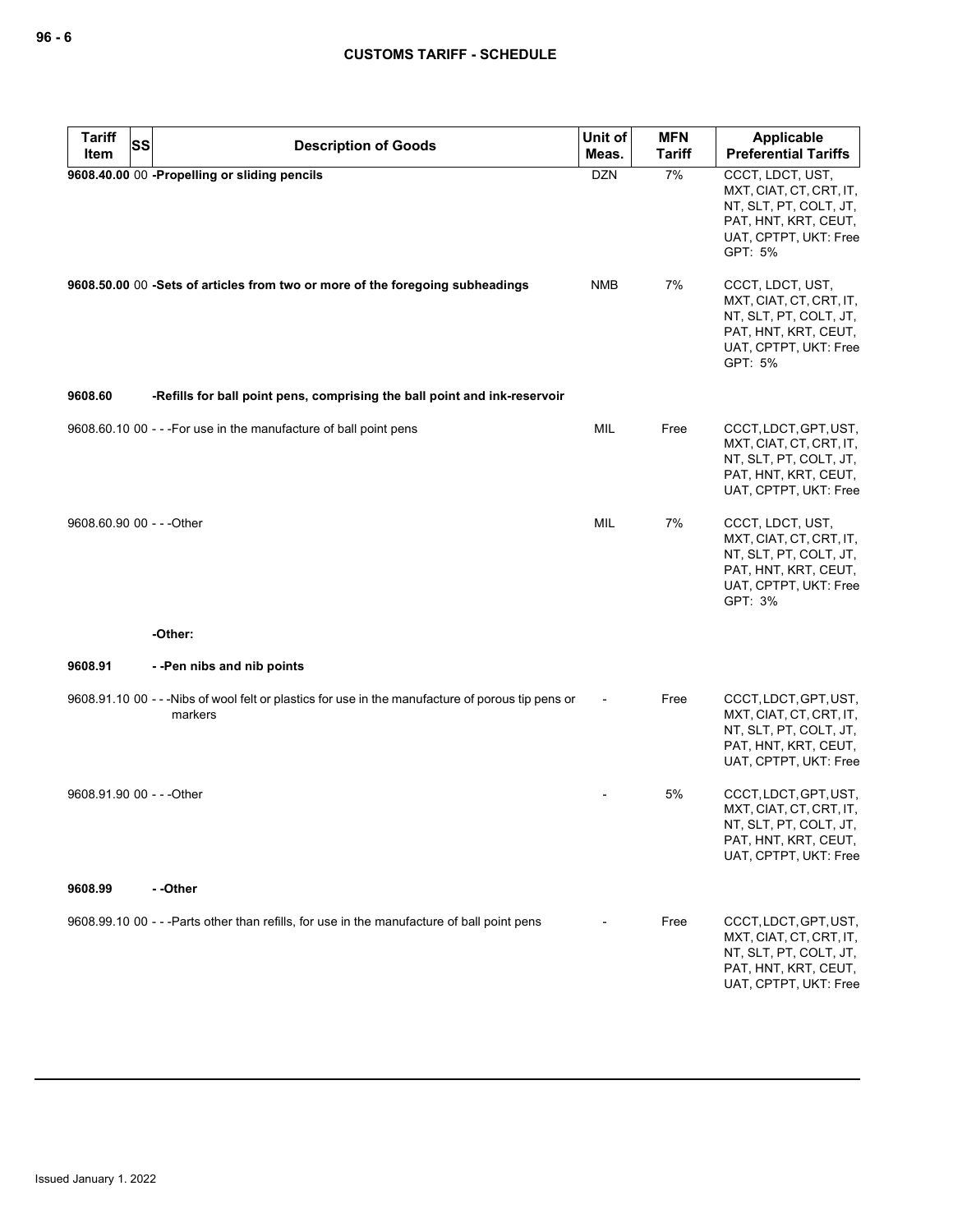| <b>Tariff</b><br>Item     | <b>SS</b> | <b>Description of Goods</b>                                                                                                                                                                                                                                   | Unit of<br>Meas. | <b>MFN</b><br><b>Tariff</b> | <b>Applicable</b><br><b>Preferential Tariffs</b>                                                                                  |
|---------------------------|-----------|---------------------------------------------------------------------------------------------------------------------------------------------------------------------------------------------------------------------------------------------------------------|------------------|-----------------------------|-----------------------------------------------------------------------------------------------------------------------------------|
| 9608.99.90 00 - - - Other |           |                                                                                                                                                                                                                                                               |                  | 7%                          | CCCT, LDCT, UST,<br>MXT, CIAT, CT, CRT, IT,<br>NT, SLT, PT, COLT, JT,<br>PAT, HNT, KRT, CEUT,<br>UAT, CPTPT, UKT: Free<br>GPT: 3% |
| 96.09                     |           | Pencils (other than pencils of heading 96.08), crayons, pencil leads,<br>pastels, drawing charcoals, writing or drawing chalks and tailors'<br>chalks.                                                                                                        |                  |                             |                                                                                                                                   |
| 9609.10.00                |           | -Pencils and crayons, with leads encased in a sheath                                                                                                                                                                                                          |                  | 7%                          | CCCT, LDCT, UST,<br>MXT, CIAT, CT, CRT, IT,<br>NT, SLT, PT, COLT, JT,<br>PAT, HNT, KRT, CEUT,<br>UAT, CPTPT, UKT: Free<br>GPT: 5% |
|                           |           |                                                                                                                                                                                                                                                               | GRO<br>GRO       |                             |                                                                                                                                   |
| 9609.20                   |           | -Pencil leads, black or coloured                                                                                                                                                                                                                              |                  |                             |                                                                                                                                   |
|                           |           | 9609.20.10 00 - - - For use in the manufacture of pencils                                                                                                                                                                                                     |                  | Free                        | CCCT, LDCT, GPT, UST,<br>MXT, CIAT, CT, CRT, IT,<br>NT, SLT, PT, COLT, JT,<br>PAT, HNT, KRT, CEUT,<br>UAT, CPTPT, UKT: Free       |
| 9609.20.90 00 - - - Other |           |                                                                                                                                                                                                                                                               |                  | 6%                          | CCCT, LDCT, UST,<br>MXT, CIAT, CT, CRT, IT,<br>NT, SLT, PT, COLT, JT,<br>PAT, HNT, KRT, CEUT,<br>UAT, CPTPT, UKT: Free<br>GPT: 3% |
| 9609.90.00 00 -Other      |           |                                                                                                                                                                                                                                                               | GRO              | 7%                          | CCCT, LDCT, UST,<br>MXT, CIAT, CT, CRT, IT,<br>NT, SLT, PT, COLT, JT,<br>PAT, HNT, KRT, CEUT,<br>UAT, CPTPT, UKT: Free<br>GPT: 5% |
|                           |           | 9610.00.00 00 Slates and boards, with writing or drawing surfaces, whether or not<br>framed.                                                                                                                                                                  |                  | 4.5%                        | CCCT, LDCT, GPT, UST,<br>MXT, CIAT, CT, CRT, IT,<br>NT, SLT, PT, COLT, JT,<br>PAT, HNT, KRT, CEUT,<br>UAT, CPTPT, UKT: Free       |
|                           |           | 9611.00.00 00 Date, sealing or numbering stamps, and the like (including devices for<br>printing or embossing labels), designed for operating in the hand; hand-<br>operated composing sticks, and hand printing sets incorporating such<br>composing sticks. |                  | 6.5%                        | CCCT, LDCT, UST,<br>MXT, CIAT, CT, CRT, IT,<br>NT, SLT, PT, COLT, JT,<br>PAT, HNT, KRT, CEUT,<br>UAT, CPTPT, UKT: Free<br>GPT: 5% |

 $\mathbf I$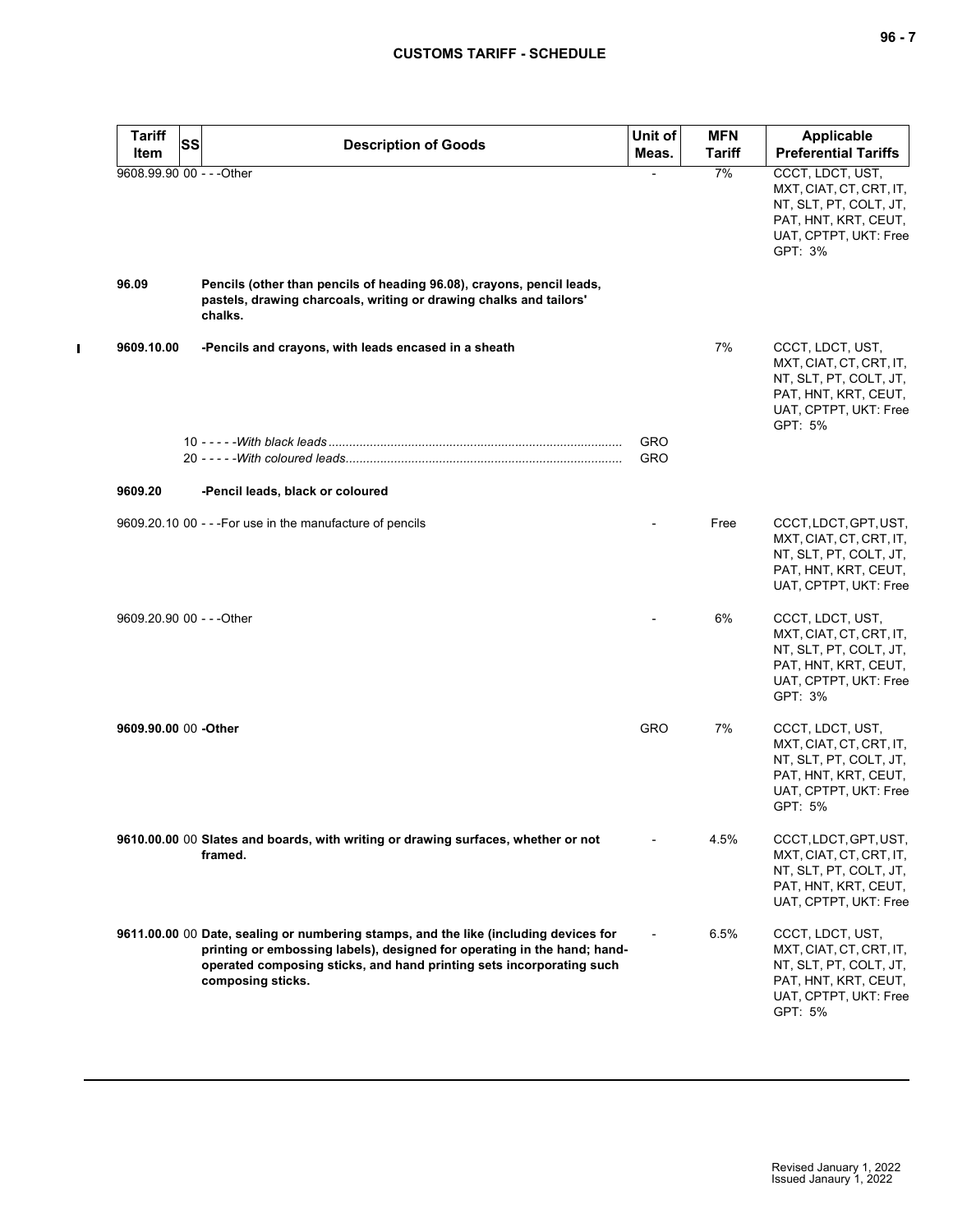| <b>Tariff</b><br>ltem     | <b>SS</b> | <b>Description of Goods</b>                                                                                                                                                                | Unit of<br>Meas. | <b>MFN</b><br>Tariff | <b>Applicable</b><br><b>Preferential Tariffs</b>                                                                                    |
|---------------------------|-----------|--------------------------------------------------------------------------------------------------------------------------------------------------------------------------------------------|------------------|----------------------|-------------------------------------------------------------------------------------------------------------------------------------|
| 96.12                     |           | Typewriter or similar ribbons, inked or otherwise prepared for giving<br>impressions, whether or not on spools or in cartridges; ink-pads,<br>whether or not inked, with or without boxes. |                  |                      |                                                                                                                                     |
| 9612.10                   |           | -Ribbons                                                                                                                                                                                   |                  |                      |                                                                                                                                     |
|                           |           | 9612.10.10 00 - - - To be employed in machinery for packing fresh fruit or vegetables                                                                                                      | <b>NMB</b>       | Free                 | CCCT, LDCT, GPT, UST,<br>MXT, CIAT, CT, CRT, IT,<br>NT, SLT, PT, COLT, JT,<br>PAT, HNT, KRT, CEUT,<br>UAT, CPTPT, UKT: Free         |
|                           |           | 9612.10.20 00 - - - Other, woven, of man-made fibres, other than those of a width of 30 mm or<br>less and permanently put up in cartridges                                                 | <b>NMB</b>       | 15.5%                | CCCT, LDCT, UST,<br>MXT, CIAT, CT, CRT, IT,<br>NT, SLT, PT, COLT, JT,<br>PAT, HNT, KRT, CEUT,<br>UAT, CPTPT, UKT: Free              |
|                           |           | 9612.10.30 00 - - - Other, containing man-made fibres                                                                                                                                      | <b>NMB</b>       | 15.5%                | CCCT, LDCT, UST,<br>MXT, CIAT, CT, CRT, IT,<br>NT, SLT, PT, COLT, JT,<br>PAT, HNT, KRT, CEUT,<br>UAT, CPTPT, UKT: Free              |
| 9612.10.90 00 - - - Other |           |                                                                                                                                                                                            | <b>NMB</b>       | 8.5%                 | CCCT, LDCT, UST,<br>MXT, CIAT, CT, CRT, IT,<br>NT, SLT, PT, COLT, JT,<br>PAT, HNT, KRT, CEUT,<br>UAT, CPTPT, UKT: Free<br>GPT: 5%   |
|                           |           | 9612.20.00 00 - Ink-pads                                                                                                                                                                   |                  | 8.5%                 | CCCT, LDCT, UST,<br>MXT, CIAT, CT, CRT, IT,<br>NT, SLT, PT, COLT, JT,<br>PAT, HNT, KRT, CEUT,<br>UAT, CPTPT, UKT: Free<br>GPT: 5%   |
| 96.13                     |           | Cigarette lighters and other lighters, whether or not mechanical or<br>electrical, and parts thereof other than flints and wicks.                                                          |                  |                      |                                                                                                                                     |
|                           |           | 9613.10.00 00 -Pocket lighters, gas fuelled, non-refillable                                                                                                                                | <b>NMB</b>       | 6.5%                 | CCCT, LDCT, UST,<br>MXT, CIAT, CT, CRT, IT,<br>NT, SLT, PT, COLT, JT,<br>PAT, HNT, KRT, CEUT,<br>UAT, CPTPT, UKT: Free<br>GPT: 6.5% |
|                           |           | 9613.20.00 00 -Pocket lighters, gas fuelled, refillable                                                                                                                                    | <b>NMB</b>       | 9%                   | CCCT, LDCT, UST,<br>MXT, CIAT, CT, CRT, IT,<br>NT, SLT, PT, COLT, JT,<br>PAT, HNT, KRT, CEUT,<br>UAT, CPTPT, UKT: Free<br>GPT: 5%   |
| 9613.80                   |           | -Other lighters                                                                                                                                                                            |                  |                      |                                                                                                                                     |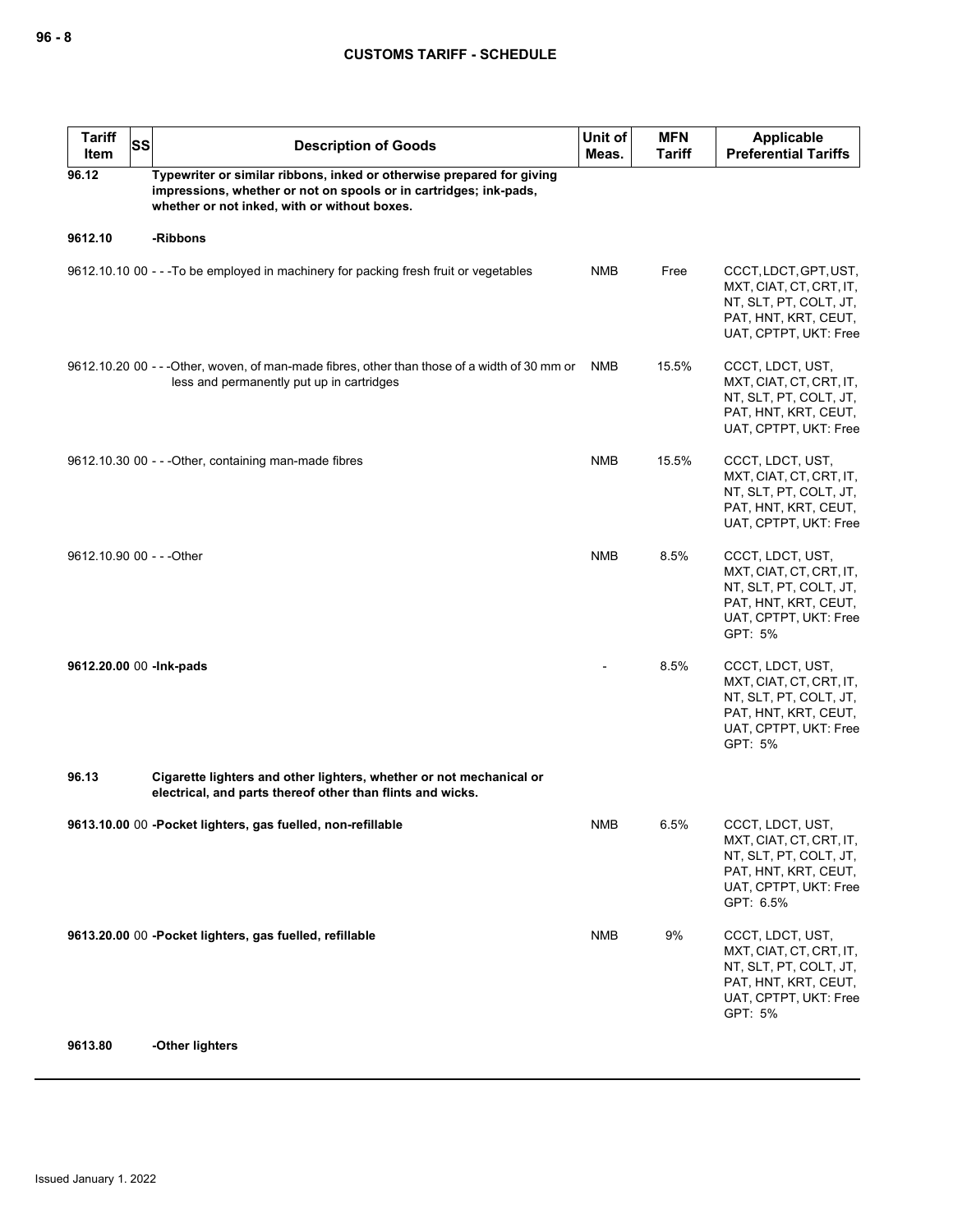| <b>Tariff</b><br><b>Item</b> | SS | <b>Description of Goods</b>                                                                                                                                    | Unit of<br>Meas. | <b>MFN</b><br><b>Tariff</b> | Applicable<br><b>Preferential Tariffs</b>                                                                                         |
|------------------------------|----|----------------------------------------------------------------------------------------------------------------------------------------------------------------|------------------|-----------------------------|-----------------------------------------------------------------------------------------------------------------------------------|
|                              |    | 9613.80.10 00 - - - Table lighters                                                                                                                             | <b>NMB</b>       | 9.5%                        | CCCT, LDCT, UST,<br>MXT, CIAT, CT, CRT, IT,<br>NT, SLT, PT, COLT, JT,<br>PAT, HNT, KRT, CEUT,<br>UAT, CPTPT, UKT: Free<br>GPT: 5% |
| 9613.80.90 00 - - - Other    |    |                                                                                                                                                                |                  | 8%                          | CCCT, LDCT, UST,<br>MXT, CIAT, CT, CRT, IT,<br>NT, SLT, PT, COLT, JT,<br>PAT, HNT, KRT, CEUT,<br>UAT, CPTPT, UKT: Free<br>GPT: 5% |
| 9613.90.00 00 - Parts        |    |                                                                                                                                                                |                  | 6.5%                        | CCCT, LDCT, GPT, UST,<br>MXT, CIAT, CT, CRT, IT,<br>NT, SLT, PT, COLT, JT,<br>PAT, HNT, KRT, CEUT,<br>UAT, CPTPT, UKT: Free       |
| 9614.00                      |    | Smoking pipes (including pipe bowls) and cigar or cigarette holders,<br>and parts thereof.                                                                     |                  |                             |                                                                                                                                   |
|                              |    | ---Pipes and pipe bowls:                                                                                                                                       |                  |                             |                                                                                                                                   |
|                              |    | 9614.00.11 00 - - - - Meerschaum pipes, excluding those composed in part of briar wood;<br>Roughly shaped blocks of wood or root, for pipes                    |                  | Free                        | CCCT, LDCT, GPT, UST,<br>MXT, CIAT, CT, CRT, IT,<br>NT, SLT, PT, COLT, JT,<br>PAT, HNT, KRT, CEUT,<br>UAT, CPTPT, UKT: Free       |
|                              |    | 9614.00.19 00 - - - - Other                                                                                                                                    | <b>DZN</b>       | 6.5%                        | CCCT, LDCT, UST,<br>MXT, CIAT, CT, CRT, IT,<br>NT, SLT, PT, COLT, JT,<br>PAT, HNT, KRT, CEUT,<br>UAT, CPTPT, UKT: Free<br>GPT: 3% |
| 9614.00.90 00 - - - Other    |    |                                                                                                                                                                |                  | 7%                          | CCCT, LDCT, UST,<br>MXT, CIAT, CT, CRT, IT,<br>NT, SLT, PT, COLT, JT,<br>PAT, HNT, KRT, CEUT,<br>UAT, CPTPT, UKT: Free<br>GPT: 3% |
| 96.15                        |    | Combs, hair-slides and the like; hairpins, curling pins, curling grips,<br>hair-curlers and the like, other than those of heading 85.16, and parts<br>thereof. |                  |                             |                                                                                                                                   |
|                              |    | -Combs, hair-slides and the like:                                                                                                                              |                  |                             |                                                                                                                                   |
|                              |    | 9615.11.00 00 - - Of hard rubber or plastics                                                                                                                   |                  | 5.5%                        | CCCT, LDCT, UST,<br>MXT, CIAT, CT, CRT, IT,<br>NT, SLT, PT, COLT, JT,<br>PAT, HNT, KRT, CEUT,<br>UAT, CPTPT, UKT: Free<br>GPT: 5% |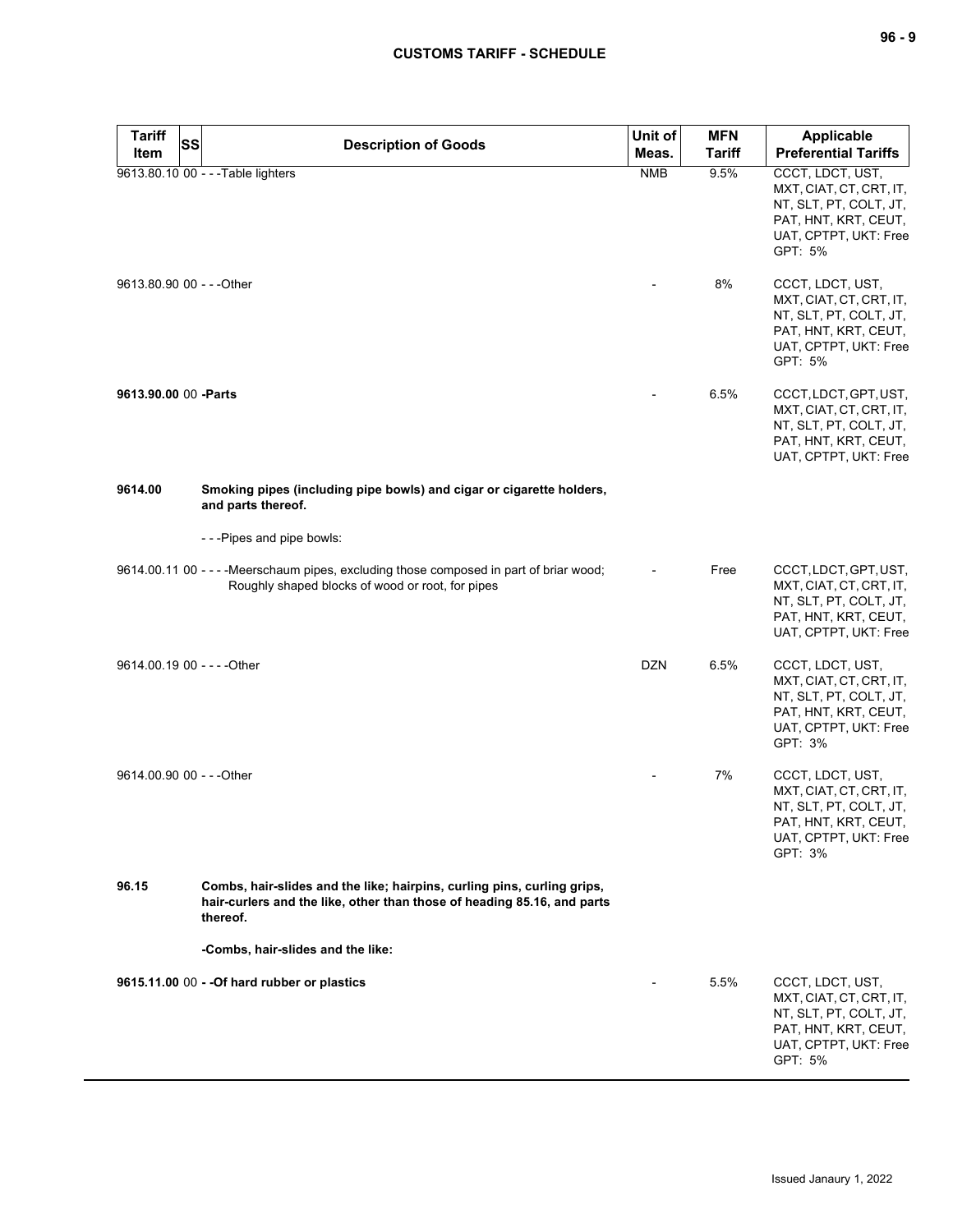$\mathbf{I}$ 

 $\mathbf I$ 

| <b>Tariff</b><br>Item   | <b>SS</b><br><b>Description of Goods</b>                                                                                                                                                                                                          | Unit of<br>Meas. | <b>MFN</b><br><b>Tariff</b> | <b>Applicable</b><br><b>Preferential Tariffs</b>                                                                                  |
|-------------------------|---------------------------------------------------------------------------------------------------------------------------------------------------------------------------------------------------------------------------------------------------|------------------|-----------------------------|-----------------------------------------------------------------------------------------------------------------------------------|
| 9615.19.00 00 - - Other |                                                                                                                                                                                                                                                   |                  | 7%                          | CCCT, LDCT, UST,<br>MXT, CIAT, CT, CRT, IT,<br>NT, SLT, PT, COLT, JT,<br>PAT, HNT, KRT, CEUT,<br>UAT, CPTPT, UKT: Free<br>GPT: 5% |
| 9615.90.00 00 -Other    |                                                                                                                                                                                                                                                   |                  | 6.5%                        | CCCT, LDCT, UST,<br>MXT, CIAT, CT, CRT, IT,<br>NT, SLT, PT, COLT, JT,<br>PAT, HNT, KRT, CEUT,<br>UAT, CPTPT, UKT: Free<br>GPT: 5% |
| 96.16                   | Scent sprays and similar toilet sprays, and mounts and heads therefor;<br>powder-puffs and pads for the application of cosmetics or toilet<br>preparations.                                                                                       |                  |                             |                                                                                                                                   |
|                         | 9616.10.00 00 -Scent sprays and similar toilet sprays, and mounts and heads therefor                                                                                                                                                              |                  | 8.5%                        | CCCT, LDCT, GPT, UST,<br>MXT, CIAT, CT, CRT, IT,<br>NT, SLT, PT, COLT, JT,<br>PAT, HNT, KRT, CEUT,<br>UAT, CPTPT, UKT: Free       |
|                         | 9616.20.00 00 -Powder-puffs and pads for the application of cosmetics or toilet<br>preparations                                                                                                                                                   | <b>NMB</b>       | 12%                         | CCCT, LDCT, UST,<br>MXT, CIAT, CT, CRT, IT,<br>NT, SLT, PT, COLT, JT,<br>PAT, HNT, KRT, CEUT,<br>UAT, CPTPT, UKT: Free<br>GPT: 8% |
|                         | 9617.00.00 00 Vacuum flasks and other vacuum vessels, complete; parts thereof other<br>than glass inners.                                                                                                                                         |                  | 7.5%                        | CCCT, LDCT, UST,<br>MXT, CIAT, CT, CRT, IT,<br>NT, SLT, PT, COLT, JT,<br>PAT, HNT, KRT, CEUT,<br>UAT, CPTPT, UKT: Free<br>GPT: 3% |
|                         | 9618.00.00 00 Tailors' dummies and other lay figures; automata and other animated<br>displays used for shop window dressing.                                                                                                                      |                  | 9%                          | CCCT, LDCT, UST,<br>MXT, CIAT, CT, CRT, IT,<br>NT, SLT, PT, COLT, JT,<br>PAT, HNT, KRT, CEUT,<br>UAT, CPTPT, UKT: Free<br>GPT: 5% |
| 9619.00                 | Sanitary towels (pads) and tampons, napkins (diapers), napkin liners<br>and similar articles, of any material.                                                                                                                                    |                  |                             |                                                                                                                                   |
|                         | 9619.00.10 00 - - - Incontinent briefs, underpants and panties, incontinent napkins (diapers),<br>napkin (diaper) liners and similar sanitary articles for incontinence,<br>designed to be worn by a person, excluding those of a kind for babies | KGM              | Free                        | CCCT, LDCT, GPT, UST,<br>MXT, CIAT, CT, CRT, IT,<br>NT, SLT, PT, COLT, JT,<br>PAT, HNT, KRT, CEUT,<br>UAT, CPTPT, UKT: Free       |
|                         | - - - Napkins (diapers), napkin (diaper) liners and similar articles for babies:                                                                                                                                                                  |                  |                             |                                                                                                                                   |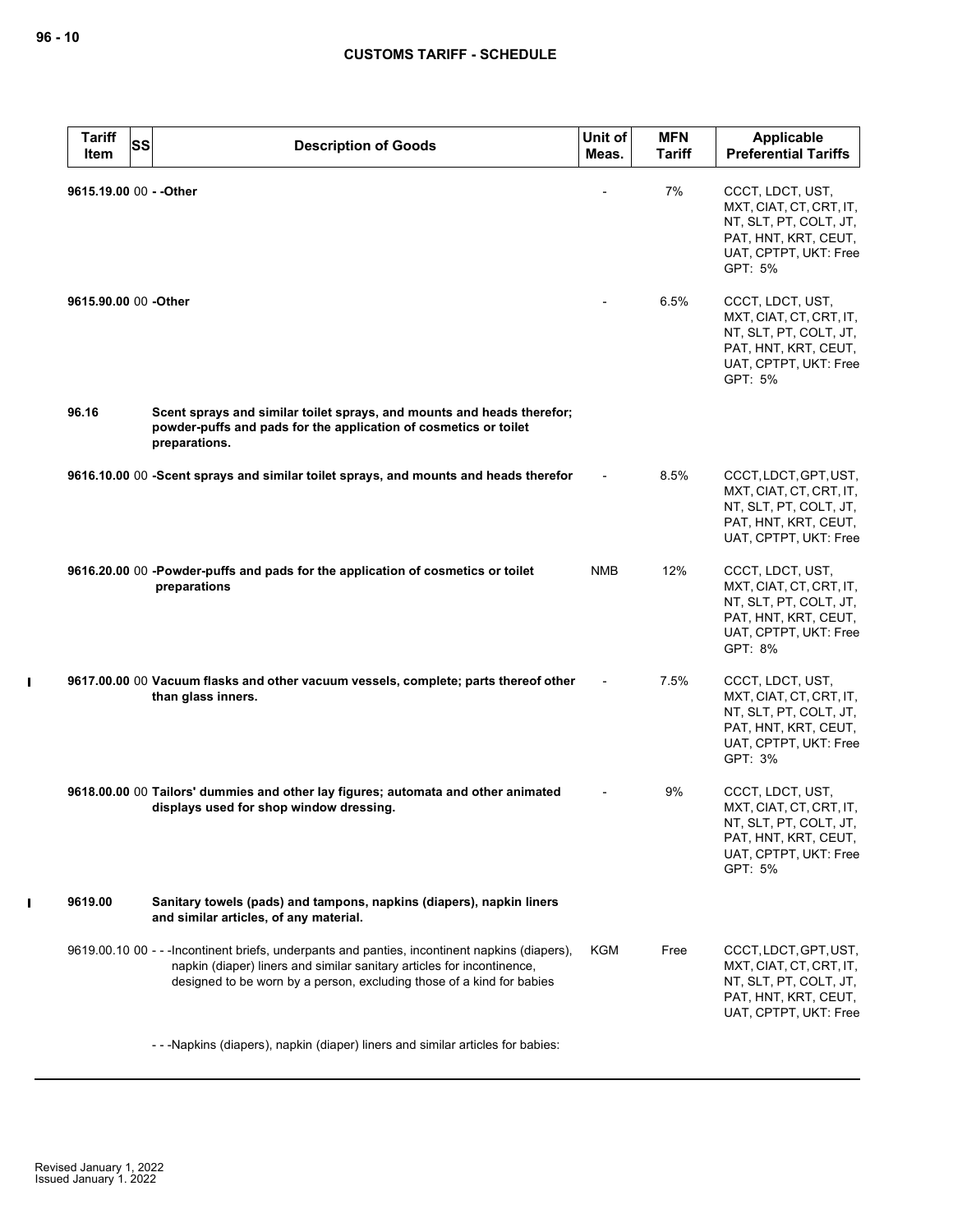# **CUSTOMS TARIFF - SCHEDULE**

| <b>Tariff</b><br><b>SS</b><br>Item | <b>Description of Goods</b>                                                               | Unit of<br>Meas. | <b>MFN</b><br><b>Tariff</b> | Applicable<br><b>Preferential Tariffs</b>                                                                                                |
|------------------------------------|-------------------------------------------------------------------------------------------|------------------|-----------------------------|------------------------------------------------------------------------------------------------------------------------------------------|
|                                    | 9619.00.21 00 - - - - Of paper pulp, paper, cellulose wadding or webs of cellulose fibres | <b>KGM</b>       | Free                        | CCCT, LDCT, GPT, UST,<br>MXT, CIAT, CT, CRT, IT,<br>NT, SLT, PT, COLT, JT,<br>PAT, HNT, KRT, CEUT,<br>UAT, CPTPT, UKT: Free              |
|                                    | 9619.00.22 00 - - - - Of textile wadding                                                  | KGM              | 12%                         | LDCT, UST, MXT, CIAT,<br>CT, CRT, IT, NT, SLT, PT,<br>COLT, JT, PAT, HNT,<br>KRT, CEUT, UAT,<br>CPTPT, UKT: Free<br>GPT: 5%              |
|                                    | 9619.00.23 00 - - - - Knitted or crocheted                                                | <b>NMB</b>       | 18%                         | LDCT, UST, MXT, CIAT,<br>CT, CRT, IT, NT, SLT, PT,<br>COLT, JT, PAT, HNT,<br>KRT, CEUT, UAT,<br>CPTPT, UKT: Free<br>AUT: 11%<br>NZT: 11% |
|                                    | 9619.00.24 00 - - - - Not knitted or crocheted, of cotton                                 | <b>NMB</b>       | 17%                         | LDCT, UST, MXT, CIAT,<br>CT, CRT, IT, NT, SLT, PT,<br>COLT, JT, PAT, HNT,<br>KRT, CEUT, UAT,<br>CPTPT, UKT: Free                         |
|                                    | 9619.00.25 00 - - - - Not knitted or crocheted, of synthetic fibres                       | <b>NMB</b>       | 18%                         | LDCT, UST, MXT, CIAT,<br>CT, CRT, IT, NT, SLT, PT,<br>COLT, JT, PAT, HNT,<br>KRT, CEUT, UAT,<br>CPTPT, UKT: Free<br>AUT: 11%<br>NZT: 11% |
| 9619.00.29 00 - - - - Other        | $- -$ Other:                                                                              | <b>NMB</b>       | 18%                         | LDCT, UST, MXT, CIAT,<br>CT, CRT, IT, NT, SLT, PT,<br>COLT, JT, PAT, HNT,<br>KRT, CEUT, UAT,<br>CPTPT, UKT: Free<br>AUT: 12%<br>NZT: 12% |
|                                    |                                                                                           |                  |                             |                                                                                                                                          |
|                                    | 9619.00.91 00 - - - - Of paper pulp, paper, cellulose wadding or webs of cellulose fibres | <b>KGM</b>       | Free                        | CCCT, LDCT, GPT, UST,<br>MXT, CIAT, CT, CRT, IT,<br>NT, SLT, PT, COLT, JT,<br>PAT, HNT, KRT, CEUT,<br>UAT, CPTPT, UKT: Free              |
|                                    | 9619.00.92 00 - - - - Of textile wadding                                                  | <b>KGM</b>       | 12%                         | LDCT, UST, MXT, CIAT,<br>CT, CRT, IT, NT, SLT, PT,<br>COLT, JT, PAT, HNT,<br>KRT, CEUT, UAT,<br>CPTPT, UKT: Free<br>GPT: 5%              |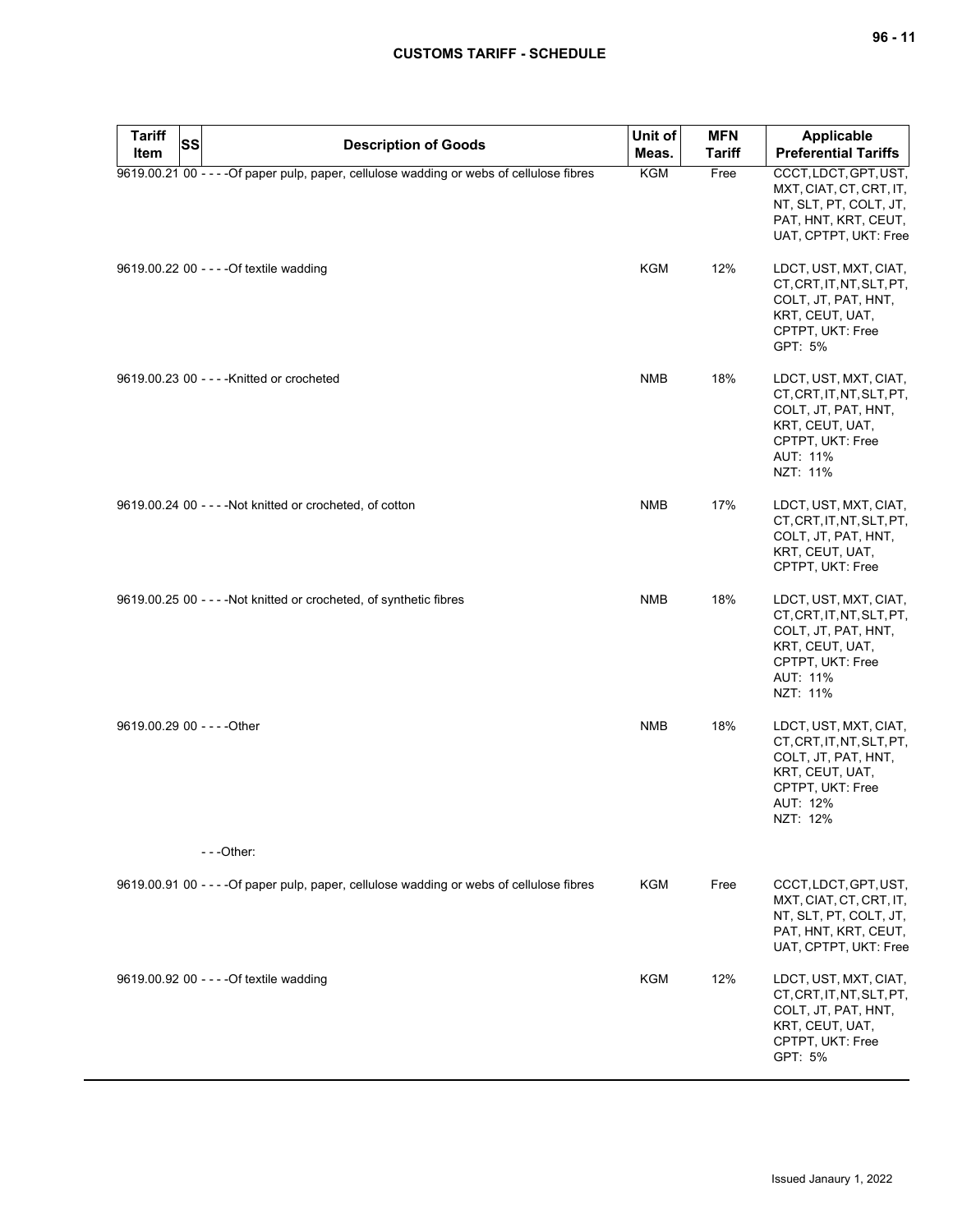| <b>Tariff</b><br>Item       | <b>SS</b> | <b>Description of Goods</b>                                                                                                                                                                                                                                                | Unit of<br>Meas. | <b>MFN</b><br><b>Tariff</b> | Applicable<br><b>Preferential Tariffs</b>                                                                                         |
|-----------------------------|-----------|----------------------------------------------------------------------------------------------------------------------------------------------------------------------------------------------------------------------------------------------------------------------------|------------------|-----------------------------|-----------------------------------------------------------------------------------------------------------------------------------|
| 9619.00.99 00 - - - - Other |           |                                                                                                                                                                                                                                                                            |                  | 7%                          | CCCT, LDCT, UST,<br>MXT, CIAT, CT, CRT, IT,<br>NT, SLT, PT, COLT, JT,<br>PAT, HNT, KRT, CEUT,<br>UAT, CPTPT, UKT: Free<br>GPT: 5% |
| 9620.00                     |           | Monopods, bipods, tripods and similar articles.                                                                                                                                                                                                                            |                  |                             |                                                                                                                                   |
|                             |           | 9620.00.10 00 - - - For binoculars or telescopes of heading 90.05;<br>For cinematographic cameras;<br>For goods of heading 84.71, 85.17 or 85.21;<br>For surveying, hydrographic, oceanographic, hydrological, meteorological<br>or geophysical instruments and appliances |                  | Free                        | CCCT, LDCT, GPT, UST,<br>MXT, CIAT, CT, CRT, IT,<br>NT, SLT, PT, COLT, JT,<br>PAT, HNT, KRT, CEUT,<br>UAT, CPTPT, UKT: Free       |
|                             |           | ---For photographic cameras:                                                                                                                                                                                                                                               |                  |                             |                                                                                                                                   |
|                             |           | 9620.00.21 00 - - - - Tripods                                                                                                                                                                                                                                              |                  | Free                        | CCCT, LDCT, GPT, UST,<br>MXT, CIAT, CT, CRT, IT,<br>NT, SLT, PT, COLT, JT,<br>PAT, HNT, KRT, CEUT,<br>UAT, CPTPT, UKT: Free       |
| 9620.00.29 00 - - - - Other |           |                                                                                                                                                                                                                                                                            |                  | 5%                          | CCCT, LDCT, GPT, UST,<br>MXT, CIAT, CT, CRT, IT,<br>NT, SLT, PT, COLT, JT,<br>PAT, HNT, KRT, CEUT,<br>UAT, CPTPT, UKT: Free       |
|                             |           | 9620.00.30 00 - - - For monoculars;<br>For other astronomical instruments                                                                                                                                                                                                  |                  | 6%                          | CCCT, LDCT, GPT, UST,<br>MXT, CIAT, CT, CRT, IT,<br>NT, SLT, PT, COLT, JT,<br>PAT, HNT, KRT, CEUT,<br>UAT, CPTPT, UKT: Free       |
|                             |           | 9620.00.40 00 - - - For other machines, appliances, instruments or apparatus of Chapter 90                                                                                                                                                                                 |                  | Free                        | CCCT, LDCT, GPT, UST,<br>MXT, CIAT, CT, CRT, IT,<br>NT, SLT, PT, COLT, JT,<br>PAT, HNT, KRT, CEUT,<br>UAT, CPTPT, UKT: Free       |
|                             |           | $--$ Other:                                                                                                                                                                                                                                                                |                  |                             |                                                                                                                                   |
|                             |           | 9620.00.91 00 - - - - Of graphite or other carbon                                                                                                                                                                                                                          |                  | Free                        | CCCT, LDCT, GPT, UST,<br>MXT, CIAT, CT, CRT, IT,<br>NT, SLT, PT, COLT, JT,<br>PAT, HNT, KRT, CEUT,<br>UAT, CPTPT, UKT: Free       |
|                             |           | 9620.00.92 00 - - - - Of wood                                                                                                                                                                                                                                              |                  | 6%                          | CCCT, LDCT, GPT, UST,<br>MXT, CIAT, CT, CRT, IT,<br>NT, SLT, PT, COLT, JT,<br>PAT, HNT, KRT, CEUT,<br>UAT, CPTPT, UKT: Free       |